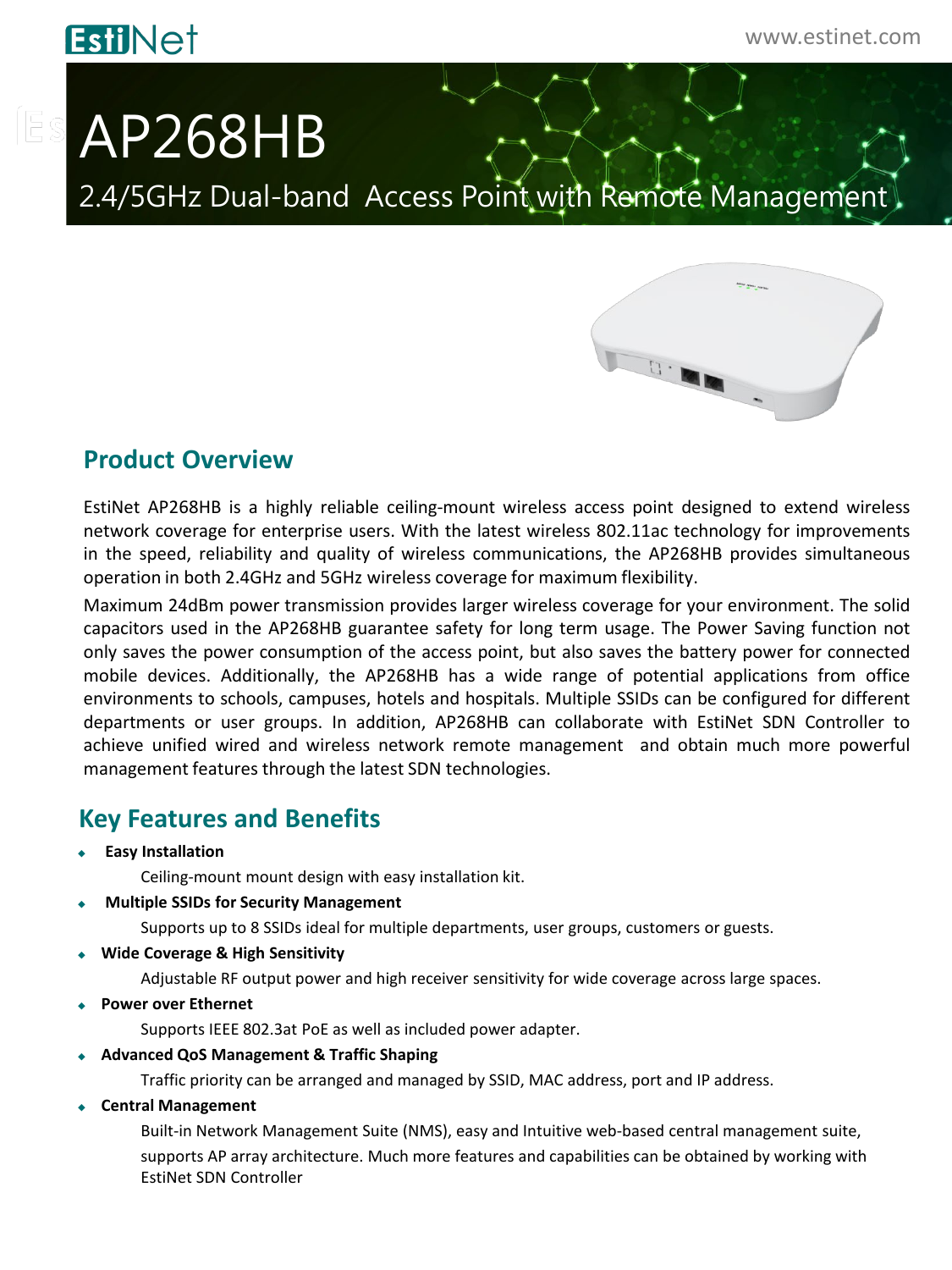

## **Product Specifications**

#### **Hardware**

#### MCU/RF

Qualcomm Atheros QCA9563(2.4GHz) + Qualcomm Atheros QCA9886(5GHz)

• Switch

Qualcomm Atheros QCA8337

• Memory

128 MB

 $\leftarrow$  Flash

16 MB

• Physical Interface

WAN: 1 x 10/100/1000 Gigabit Ethernet with 802.3at PoE support

LAN: 1 x 10/100/1000 Gigabit Ethernet

Reset Button

DC Power Jack

Power Requirement

Power over Ethernet, IEEE 802.3at

Antenna

Internal Antenna (4dBi 2.4GHz x 2, 5dBi 5GHz x 2)

#### **Receiver Sensitivity**

- $\cdot$  802.11b ≤ -76dBm@ 11Mbps
- $\text{-} 802.11g$ 
	- ≤ -82dBm@ 6Mbps
	- ≤ -65dBm@ 54Mbps
- 802.11a

≤ -82dBm@ 6Mbps

≤ -65dBm@ 54Mbps

#### $\cdot$  802.11g/n

≤ -82dBm@ MCS0 (HT20) ≤ -64dBm@ MCS7 (HT20)

- ≤ -79dBm@ MCS0 (HT40) ≤ -61dBm@ MCS7 (HT40)
- 802.11a/n
	- ≤ -82dBm@ MCS0 (HT20) ≤ -64dBm@ MCS7 (HT20)
	- ≤ -79dBm@ MCS0 (HT40) ≤ -61dBm@ MCS7 (HT40)
- 802.802.11ac
	- ≤ -82dBm@ MCS0 (VHT20) ≤ -59dBm@ MCS8 (VHT20)
	- ≤ -79dBm@ MCS0 (VHT40) ≤ -56dBm@ MCS8 (VHT40)
	- ≤ -76dBm@ MCS0 (VHT80) ≤ -53dBm@ MCS8 (VHT80)

#### **RF**

- Wireless Standard IEEE 802.11 a/b/g/n/an/ac
- Frequency Band

*(The supported frequency band is restricted by local regulations.)* 

Radio I: 802.11b/g/n 2.400~2.484(GHz)

Radio II: 802.11a/n/ac 5.150~5.250(GHz), 5.250~5.350(GHz), 5.470~5.725(GHz), 5.725~5.850(GHz)

#### Operation Channels

*(The support channel is restricted by local regulatory requirements.)* 

2.4GHz: US/Canada 1-11

2.4GHz: Europe 1-13

2.4GHz: Japan 1-14

5GHz: 36, 40, 44, 48, 52, 56, 60, 64, 100, 104, 108, 112, 116, 120, 124, 128, 132, 136, 140, 149, 153,

- 157, 161, 165
- Maximum Data Speed 802.11n : 300Mbps 802.11ac: 866Mbps

#### **Transmit Power** (Maximum power is limited by local regulation)

- 802.11b 27dBm@ 11Mbps
- $\text{-} 802.11g$ 27dBm@ 6Mbps 23dBm@ 54Mbps
- 802.11a 25dBm@ 6Mbps 22dBm@ 54Mbps
- $\cdot$  802.11g/n

27dBm@ MCS0 (HT20) 23dBm@ MCS7 (HT20) 27dBm@ MCS0 (HT40) 23dBm@ MCS7 (HT40)

 $\div$  802.11a/n

24dBm@ MCS0 (HT20) 22dBm@ MCS7 (HT20) 24dBm@ MCS0 (HT40) 22dBm@ MCS7 (HT40)

802.802.11ac

24dBm@ MCS0 (VHT40) 18dBm@ MCS8 (VHT40) 24dBm@ MCS0 (VHT20) 20dBm@ MCS8 (VHT20) 24dBm@ MCS0 (VHT80) 18dBm@ MCS8 (VHT80